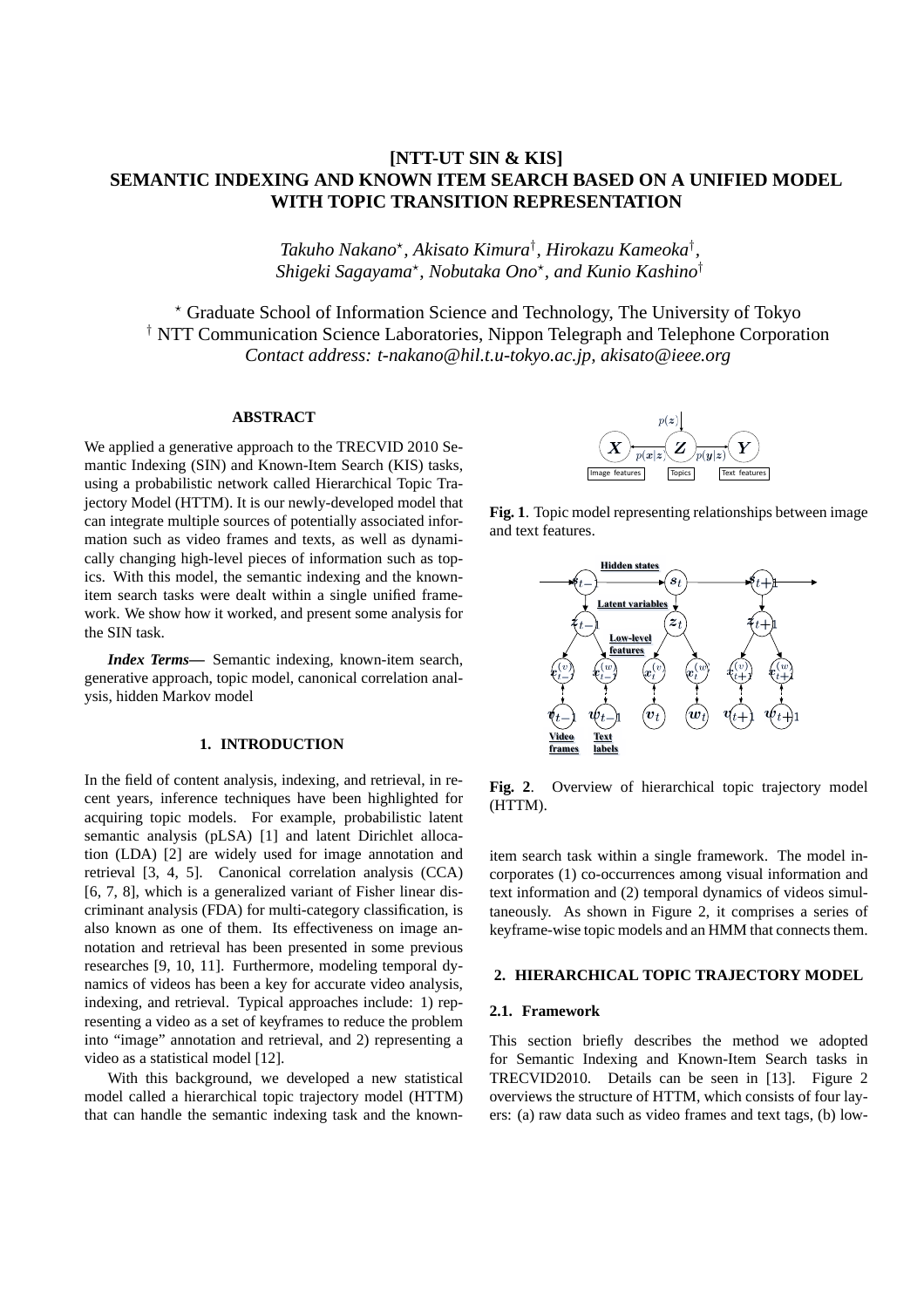level features, (c) latent variables and (d) hidden states.

The bottom layer corresponds to video frames  $v_t$  and text tags *wt*. The second layer from the bottom represents lowlevel features  $x_t$  and  $y_t$  extracted from the video frames and text tags, respectively. The third layer stands for latent variables  $z_t$  representing the relationship between video and text features. The top layer consists of hidden states  $s_t$ , which inherits temporal relationships.

HTTM can be formulated by the following joint probability density function (PDF):

$$
p(\mathbf{X}, \mathbf{Y}, \mathbf{Z}, \mathbf{S}) = \prod_{t=1}^{T} p(s_t|s_{t-1}) p(\mathbf{z}_t|s_t) p(\mathbf{x}_t|\mathbf{z}_t) p(\mathbf{y}_t|\mathbf{z}_t), (1)
$$

where  $X = \{x_1, x_2, \ldots, x_T\}$   $(Y, Z, S)$  are all defined similarly), *T* is the number of keyframes in a given shot, and  $p(s_1|s_0) = p(s_1)$ . We will describe every component PDF in the following.

The feature vectors  $\boldsymbol{x}_t$  and  $\boldsymbol{y}_t$  at frame  $t$  are assumed to be independently generated given a latent variable  $z_t$ . The PDF is assumed to be a Gaussian with a mean vector given by an affine transformation of *zt*:

$$
p(\boldsymbol{x}_t|\boldsymbol{z}_t) = \mathcal{N}(\boldsymbol{x}_t; \boldsymbol{W}_x \boldsymbol{z}_t + \overline{\boldsymbol{x}}, \boldsymbol{\Psi}_x), \qquad (2)
$$

$$
p(\boldsymbol{y}_t|\boldsymbol{z}_t) = \mathcal{N}(\boldsymbol{y}_t; \boldsymbol{W}_y \boldsymbol{z}_t + \overline{\boldsymbol{y}}, \boldsymbol{\Psi}_y), \tag{3}
$$

where  $\mathcal{N}(z; \overline{z}, \Psi)$  denotes a Gaussian PDF with mean  $\overline{z}$  and covariance matrix **Ψ**. A latent space provides a compact representation reflecting cross-modal correlations. The PDF of latent variables given a hidden state  $s_t = k$  can be modeled by using a Gaussian mixture model (GMM) as described by the equation below:

$$
p(\mathbf{z}_t|s_t = k) = \sum_{j=1}^{L_k} \pi_{k,j} p(\mathbf{z}_t|s_t = k, r_{t,k} = j), (4)
$$

$$
p(\boldsymbol{z}_t|s_t = k, r_{t,k} = j) = \mathcal{N}(\boldsymbol{z}_t; \overline{\boldsymbol{z}}_{k,j}, \boldsymbol{\Psi}_{k,j}),
$$
\n(5)

where  $L_k$  is the number of Gaussians of the  $k$ -th GMM, and  $\overline{z}_{k,j}$ ,  $\Psi_{k,j}$ ,  $\pi_{k,j}$  are the mean vector, the covariance matrix and the mixture weight of the *j*-th component of the *k*-th GMM. simplicity, we assume the number of Gaussians to be common for all the GMMs, namely  $L_k = L$ .

## **2.2. Model training**

In this framework, the parameter estimation method can be achieved by a combination of canonical correlation analysis (CCA) and Viterbi learning. It consists of 4 steps as shown in Fig. 3: (1) extracting low-level features, (2) estimating topic model parameters with probabilistic CCA [14], (3) extracting latent variables, (4) estimateing HMM parameters via Viterbi learning. See [13] for the details.



**Fig. 3**. Procedure for parameter estimation. **Fig. 4**. Procedure of semantic indexing.

### **2.3. Semantic indexing and retrieval**

Semantic indexing can be considered as a process of label estimation from video features only. It consists of six steps as shown in Fig. 4. (1) extracting low-level features from video frames, (2) obtaining latent variables only from video features, (3) estimating hidden states by Viterbi decoding, (4) re-estimating the latent variable considering low-level features and hidden states, (5) estimating label features from the re-estimated latent variables, (6) emitting the indexing result. For bravity, we will describe only the 4th and 5th steps.

Latent variables  $\hat{z}_t$  are re-estimated by considering the estimated hidden state *s<sup>t</sup>* obtained in the 3rd step and the lowlevel feature  $x_t$ . The PDF of a latent variable  $z_t$  is given by the following GMM:

$$
\widehat{\mathbf{z}}_t(\boldsymbol{x}_t, s_t) = \sum_{j=1}^L \widetilde{\pi}_j(\boldsymbol{x}_t, s_t) \overline{\mathbf{z}}_{s(t), j},
$$
\n(6)

$$
\widetilde{\pi}_j = \frac{\pi_i \mathcal{N}(\boldsymbol{z}(\boldsymbol{x}_t); \overline{\boldsymbol{z}}_i, \boldsymbol{\psi}_i)}{\sum_{j=1}^L \pi_j \mathcal{N}(\boldsymbol{z}(\boldsymbol{x}_t); \overline{\boldsymbol{z}}_j; \boldsymbol{\psi}_j)}.
$$
 (7)

Label features  $\hat{y}_t$  can be estimated with the re-estimated latent<br>unrighted  $\hat{y}_t$  with the the feature and  $\hat{y}_t$  CCA variables  $\hat{z}_t$  with the the framework of PCCA.

$$
\widehat{\boldsymbol{y}}_t = \boldsymbol{y}(\widehat{\boldsymbol{z}}_t) = \boldsymbol{W}_y \widehat{\boldsymbol{z}}_t + \overline{\boldsymbol{y}}.
$$
 (8)

Note that HTTM is symmetric among low-level features, which implies that we can utilize almost the same approach also to KIS task.

#### **3. TRECVID2010 SUBMISSIONS**

The results obtaind for the semantic indexing task and the known-item search task are shown in Figs. 5, 6, and 7.

# **4. ADDITIONAL EXPERIMENTS**

## **4.1. Experimental Conditions**

For further analysis of performances of our method in SIN task, we tested our method with TRECVID 2005 data including 127 videos and 56191 shots. We divide them into two sets,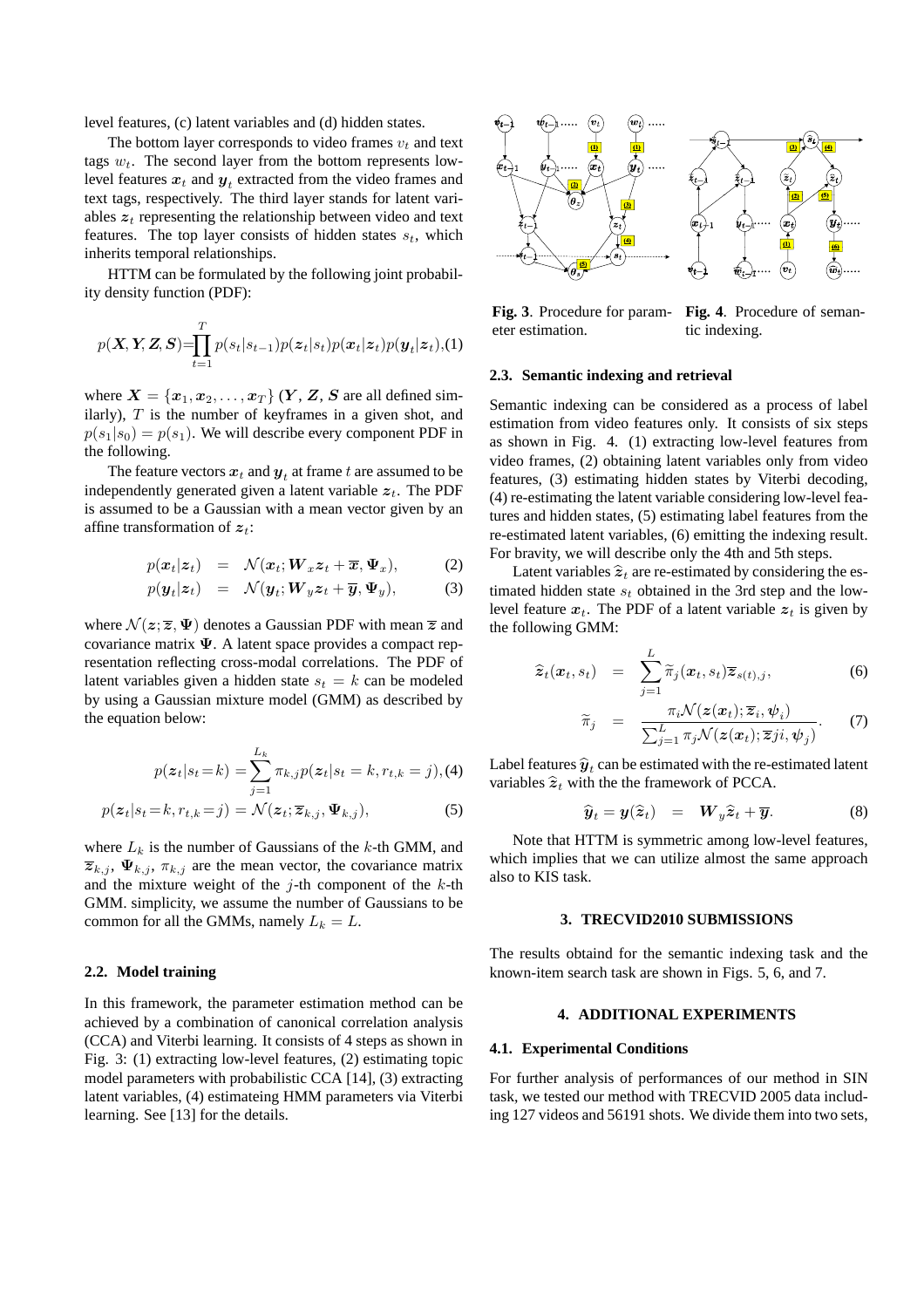

**Fig. 5**. Semantic indexing result  $(K = 40, L = 40)$ 



**Fig. 6**. Semantic indexing result ( $K = 5, L = 50$ )

one set (containing 102 videos and 45689 shots) is for model parameter estimation, , the other (containing 25 videos and 10502 shots) is for testing. Bag of Features (BoF) with SIFT local descriptors provided by vireo374 [15, 16] were used as image features. We chose 47 text tags<sup>1</sup> from LSCOM-Lite and LSCOM annotation [17, 18] and remove shots without any of 47 tags. We adopted word occurrence vectors weighted by idf scores as a text feature.

## **4.2. Results**

Figure 8 shows the performance measured by mean average precision. We compared HTTM with the framewise topic model under the constraint that the number of states K=5 and mixtures L=50 were fixed. This figure indicates temporal



**Fig. 7**. Known-item search result ( $K = 40, L = 40$ )



**Fig. 8**. Recognition results. Proposed model outperforms the model without state estimation.

transition is effective to enhance the performance.

In the second experiment, we fixed the number of states *K* and mixures *L* satisfying  $KL = 240$  because  $K = 5$  and  $L =$ 50 performed best in the 1st experiment and 240 has many divisors around 250. There might be some trade-offs between the number of hidden states and mixtures. Many hidden states and a few mixtures would emphasize temporal structures of videos, while the opposite case would pay attention to the current frame features more.

Figure 9 shows the results of two labels each. Figure 9 (a) shows that both Airplane and Airplane Flying performed best with  $K = 4, L = 60$ . This suggests that correlation information was accurately used in model learning with that condition. Figure 9 (b) indicates the results of Bus and Military. This shows that sometimes HMMs performed worse than considering only image features. One possible reason is that GMMs does not match to very small chance levels those may considered as outliers.

#### **5. CONCLUDING REMARKS**

We applied our new approach based on the Hierarchical Topic Trajectory Model to the SIN and KIS tasks and analyzed some basic behaviors of the proposed method. Although the current performance is still limited, we anticipate much future work; it will include, for example, more detailed discussion regarding the pros and cons when compared with the classifier-based

<sup>&</sup>lt;sup>1</sup>Used labels are: Airplane, Airplane Flying, Animal, Boat Ship, Building, Bus, Car, Charts, Cityscape, Classroom, Computer\_TV-screen, Corporate-Leader, Court, Crowd, Demonstration Or Protest, Desert, Entertainment, Explosion Fire, Face, Flag-US, Government-Leader, Hand, Maps, Meeting, Military, Mountain, Natural-Disaster, Nighttime, Office, Outdoor, People-Marching, Person, Police Security, Prisoner, Road, Singing, Sky, Snow, Sports, Studio, Telephones, Truck, Urban, Vegetation, Walking Running, Waterscape Waterfront, Weather.